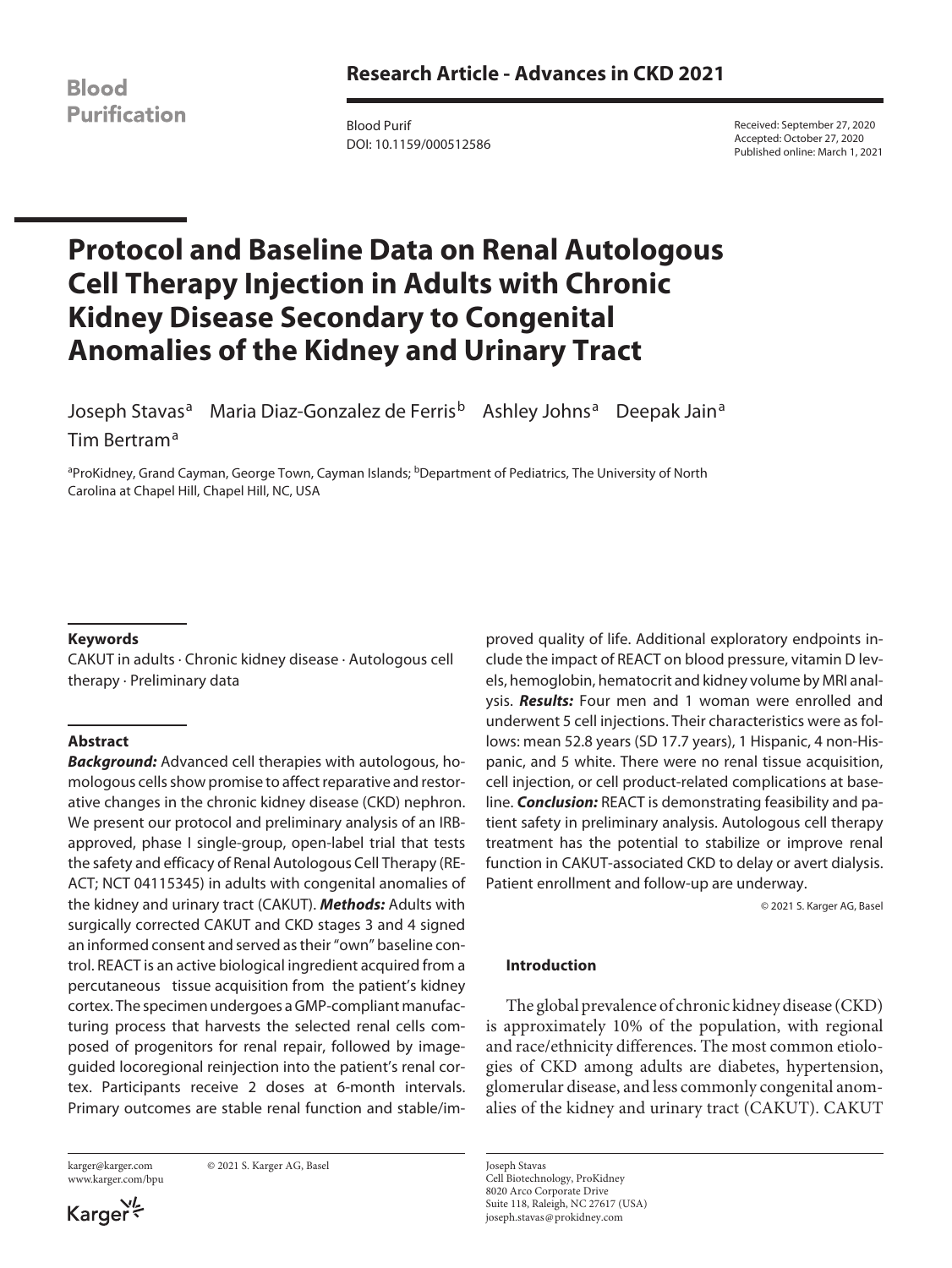

**Fig. 1.** CAKUT MRI: coronal T2 and axial T1 (**a**, **b**) weighted MRI shows dilated central collecting system and asymmetric development of the left kidney with thinning of the lateral cortex (arrows). The right kidney is atrophic with a large bowel filling at the renal fossa. Renal volume obtained from the left kidney to determine dose. CAKUT, congenital anomalies of the kidney and urinary tract; MRI, magnetic resonance imaging.

<span id="page-1-0"></span>is the most common cause of pediatric-onset CKD, accounting for approximately 50% of cases [[1,](#page-4-0) [2](#page-4-1)].

<span id="page-1-2"></span><span id="page-1-1"></span>CAKUT is the result of a spectrum of defects in the kidneys and outflow tracts which include the ureters, bladder [[3](#page-5-0)], and urethra, and the prevalence of CAKUT has been estimated to be 4–60 per 10,000 births, depending on the registry with some ethnic differences [[4](#page-5-1)]. CKD is a condition with unidirectional progression to endstage renal disease (ESRD). In the USRDS, adolescents with ESRD have a 10-year survival of >85% [\[5\]](#page-5-2).

<span id="page-1-4"></span><span id="page-1-3"></span>While patients with CAKUT experience slower CKD progression compared to those with glomerular disease [\[6\]](#page-5-3), ESRD usually occurs in adolescence and young adulthood. While the survival rate of children with ESRD has improved, mortality remains about 30 times higher than that of healthy peers [[5](#page-5-2)]. In the USA, young adult patients with ESRD die due to cardiovascular causes primarily [\[7,](#page-5-4) [8\]](#page-5-5), with greater mortality in black patients [\[9](#page-5-6)].

<span id="page-1-6"></span><span id="page-1-5"></span>Multiple therapies have entered the developmental trial pipeline for CKD; however, most target biochemical or genetic markers for various disease pathways [\[9](#page-5-6)[–1](#page-4-0)[3\]](#page-5-0). Advanced cell therapies with autologous, homologous cells have shown promise to affect reparative and restorative changes in the CKD nephron and improve glomerulartubular function in animal data [[1](#page-4-0)[3](#page-5-0)] and phase I and ongoing phase II trials in adult diabetic patients with CKD. This manuscript describes our protocol trial and a preliminary analysis of a phase I single-group open-label trial testing the safety and efficacy of Renal Autologous Cell

Therapy/Neo-Kidney Augment (REACTTM; NCT 04115345) among adults with CAKUT-related CKD.

## **Methods**

#### *Intervention*

The active biological ingredient of REACT is acquired from a percutaneous tissue acquisition from the patient's kidney cortex. The kidney tissue undergoes a Good Manufacturing Practicescompliant process that harvests the selected renal cells (SRC) composed of progenitors for renal repair. Cells are held frozen in liquid nitrogen for future use. Prior to reinjection, SRCs are formulated in a thermolabile gelatin-based hydrogel concentration of  $100 \times 10^6$  cells/mL and injected into the kidney cortex of the donor, with a volume-based dose determined by a noncontrast magnetic resonance imaging (MRI) volumetric analysis of the kidneys (Fig. 1). CAKUT parenchyma and collecting system anatomy is heterogeneous, and optimum injection sites are determined by ultrasound and CT to ensure precision placement in the cortex region (Fig. 2). The cell integration process postinjection into the patient is depicted in Figure 3. Following the RE-ACT injection, the patients return for serial clinical visits and laboratory measurements. Participant timeline from trial entry and tissue acquisition through REACT manufacturing and reinjection is depicted in Figure 4. The patients receive 2 doses administered at 6-month intervals, and each patient serves as their "own" control.

#### *Patients*

The recruitment goal is 15 subjects. Major inclusion criteria include females or males aged 18–65 years with a documented history of a surgically corrected CAKUT and an estimated glomerular filtration rate (eGFR) of 14-50 mL/min/1.73 m<sup>2</sup> at the time of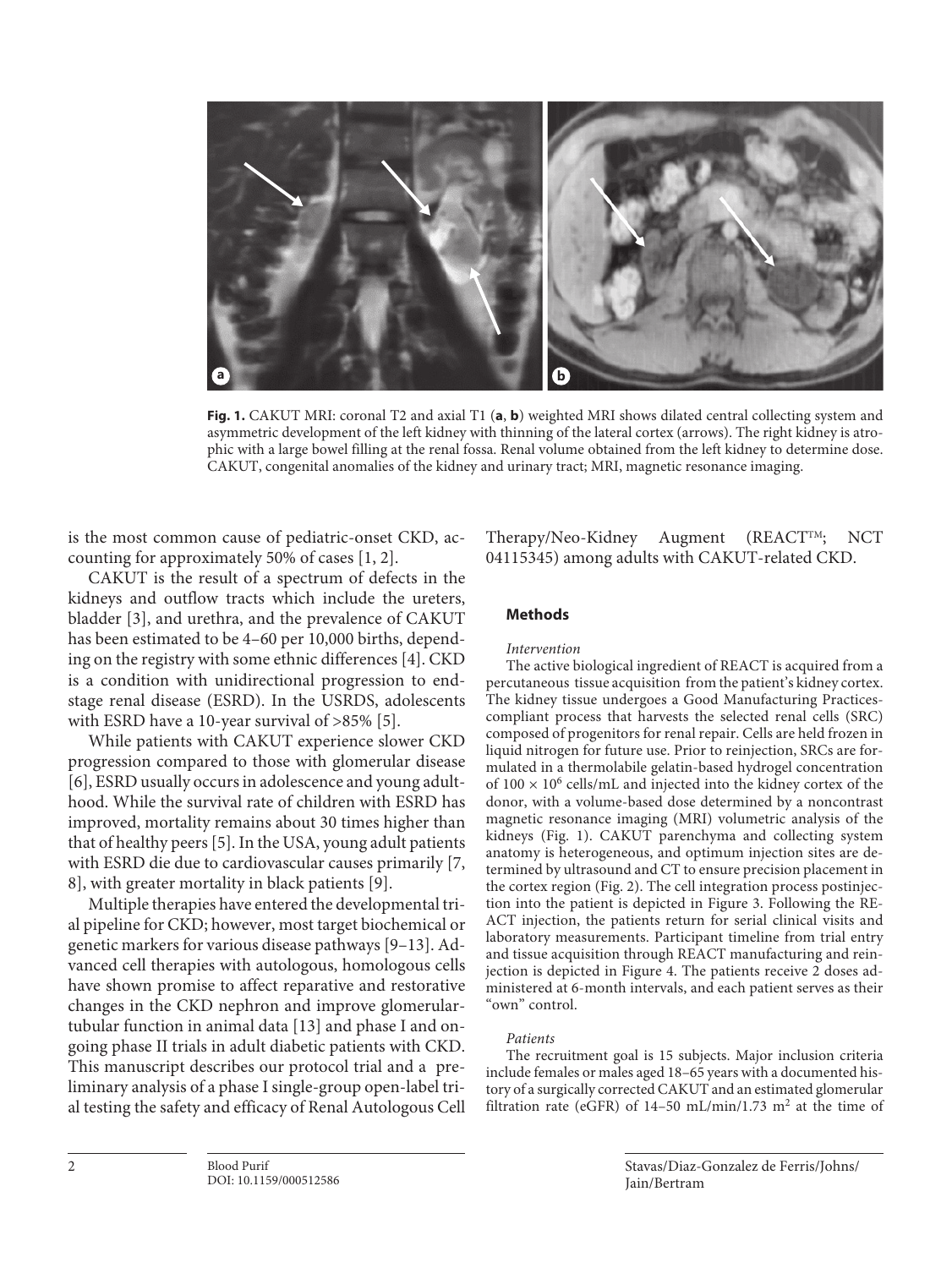

**Fig. 2. a** Cell injection: percutaneous CT and ultrasound-guided needle insertion into the renal cortex assures precision delivery of REACT and allows real-time evaluation of injection-related complications. **b** Axial CT image shows heterogeneous CAKUT morphology with needle system entering the capsule and cortex area

for autologous cell injection (arrows). The small diameter needle platform reduces risks of bleeding and pain. REACT, Renal Autologous Cell Therapy; CAKUT, congenital anomalies of the kidney and urinary tract.



**Fig. 3.** Autologous cell mechanism of action: cell restoration occurs following RE-ACT injection into the cortex by chemotactic migration to the damaged nephron unit, including tubules in the medullary kidney. Integration into the glomerulus and tubules ensues with cytokine-mediated repair of renal function. (Figure used with permission from *Nature*.) REACT, Renal Autologous Cell Therapy.

screening [\[1](#page-4-0)[4\]](#page-5-1). These patients' CKD 3/4 must not require dialysis or transplant and must have a defined rate of CKD progression over 24 months with at least 3 eGFR measurements >3 months apart. In terms of clinical parameters, the patients should have blood pressure levels <150/90 mm Hg, ability to refrain from antiplatelet medications and NSAID therapy, and safe bleeding parameter levels for renal interventions (tissue acquisition and cell injections).

Major exclusion criteria are a history of renal transplantation, grade 4-5 hydronephrosis, uncorrected vesicoureteral reflux (VUR), thinned renal cortex disallowing safe biopsy and cell injection, acute kidney injury in last 3 months, allergy to hydrogel formulation constituents, recent urinary tract infections, renal tumors, and cysts or other anatomic masses. Contraindications also include significant medical problems (cardiac, pulmonary, or hepatic conditions), immunocompromised, and pregnancy.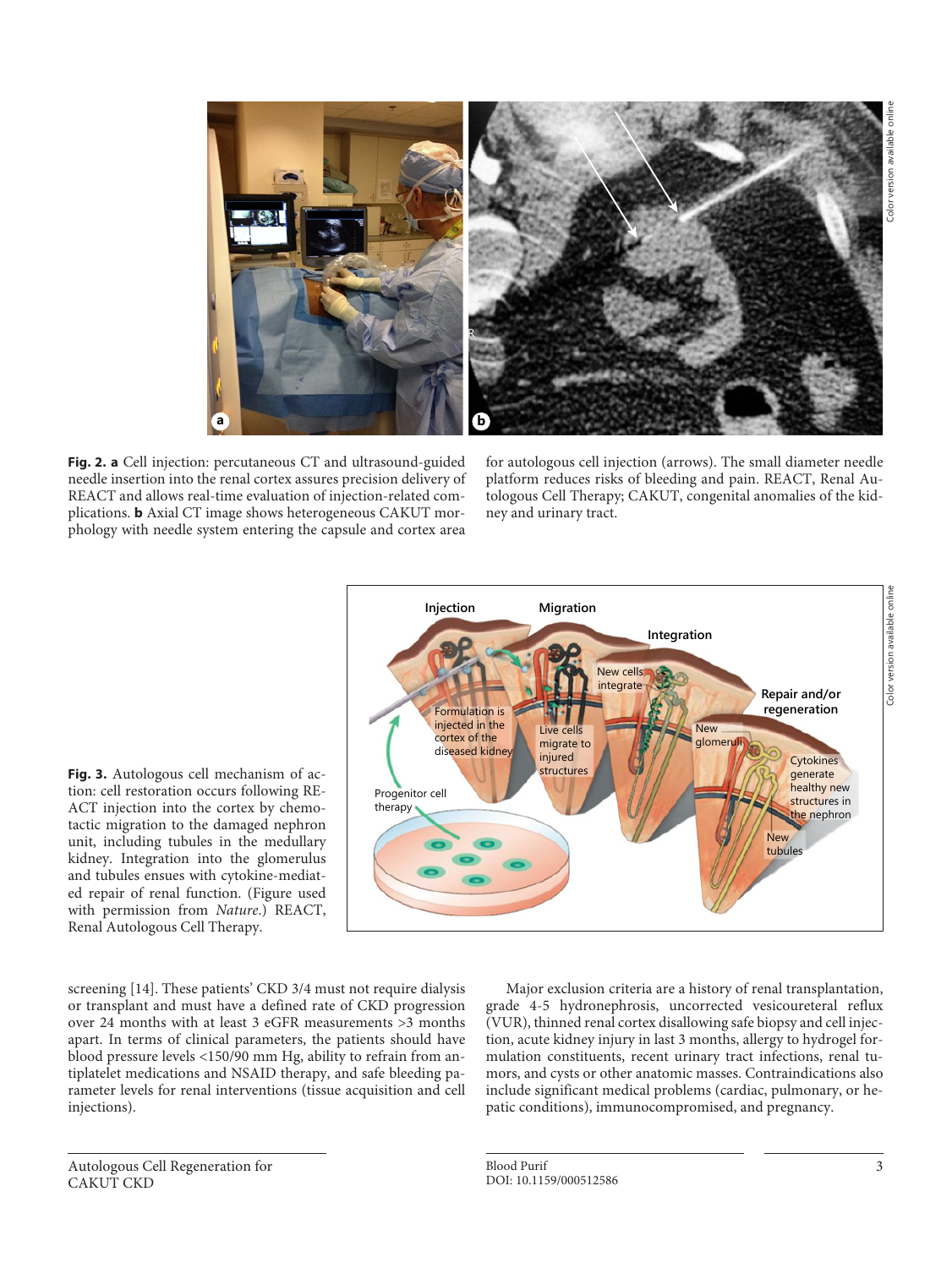

**Fig. 4.** Subject timeline from trial entry and tissue biopsy through REACT manufacturing and reinjection. REACT, Renal Autologous Cell Therapy.

The primary endpoints are improved renal function based upon change in eGFR total slope by CKD-EPI and serum creatinine measurements and incidence of adverse events out to 24 months postinjection. Additional exploratory endpoints are the impact of REACTTM on urinary protein, blood pressure, vitamin D levels, hemoglobin and hematocrit, and kidney volume assessed by MRI.

## **Results**

We have enrolled 5 patients to date with the following baseline characteristics: 1 woman and 4 men; 5 Caucasians (1 Hispanic and 4 non-Hispanic); mean age 52.8 years (SD 17.7 years; range 22–60 years). The cause of CKD included VUR in all, and one of the men had surgically corrected posterior urethral valves. Comorbidities and their characteristics include the following: all had hypertension and 3 had hyperlipidemia. The woman in our cohort had a mildly elevated baseline blood pressure at 144/88, and all men were normotensive. The cohort's mean estimated glomerular filtration rate by CKD-EPI was 29.5 (range 19–35) mL/min/1.73 m<sup>2</sup>. The mean quality of life score was 81.25 (range 75–100). The mean kidney weight based on MRI measurements was 154 g (SD 72.35 g; range 95–272 g). The mean calculated volume for injection was 2.3 mL (SD 0.91, range 3–8 mL). Six depositions were injected in the 5 patients, as one of the cohorts required 2, with a mean injection volume of 2.3 mL/deposition (SD 0.91 mL; range 1.5–3.5 mL). The mean sedation time was 44.2 min (SD 34.7 min; range 20–105 min), and the mean injection time was 19.6 min (SD18.61 min; range 7–56 min).

The 5 enrolled patients showed an adequate cortex thickness of >5 mm for safe left-sided kidney tissue acquistion and reinjection on screening ultrasound and MRI. There was normal cell isolation and expansion for

DOI: 10.1159/000512586

each patient, and 6 cell injections were completed. There have been no biopsy, injection, or cell product-related acute or chronic complications.

#### **Discussion**

In this report, we have documented the feasibility and safety of using REACT, an autologous cell therapy, as a potential cell-based treatment that may durably stabilize renal function in CAKUT-associated CKD. The potential to delay or avert dialysis remains to be demonstrated after long-term follow-up is completed.

CAKUT is diagnosed most often prenatally or during pediatric years with crossover implications into later adulthood. The risks for CKD progression include the onset of comorbidities such as metabolic syndrome, hypertension, and cardiovascular disease [\[1](#page-4-0)[5\]](#page-5-2). Despite the traditional categorization of patients with CAKUT as being "nonglomerular," glomerular-tubular changes have been described [\[1](#page-4-0)[6\]](#page-5-3).

CAKUT is a complex renal disease presenting with a broad spectrum of heterogeneous phenotypes and monoand polygenetic etiologies that may cause long-lasting parenchymal scarring and nephropathy [[3](#page-5-0)]. Despite surgical correction of the gross collecting system abnormality, these patients may progress to ESRD. While there are few histopathological studies in CAKUT patients, renal parenchymal changes, glomerular changes, overt tubuleinterstitial changes, and fibrosis is noted to occur with tubule-interstitial or reduction in proximal tubule size [[1](#page-4-0)[6\]](#page-5-3).

Based on our experience with animal histopathological effects [[1](#page-4-0)[7](#page-5-4)], we moved to address the CAKUT population in humans. There is a significant unmet need for clinical strategies to improve renal function and delay the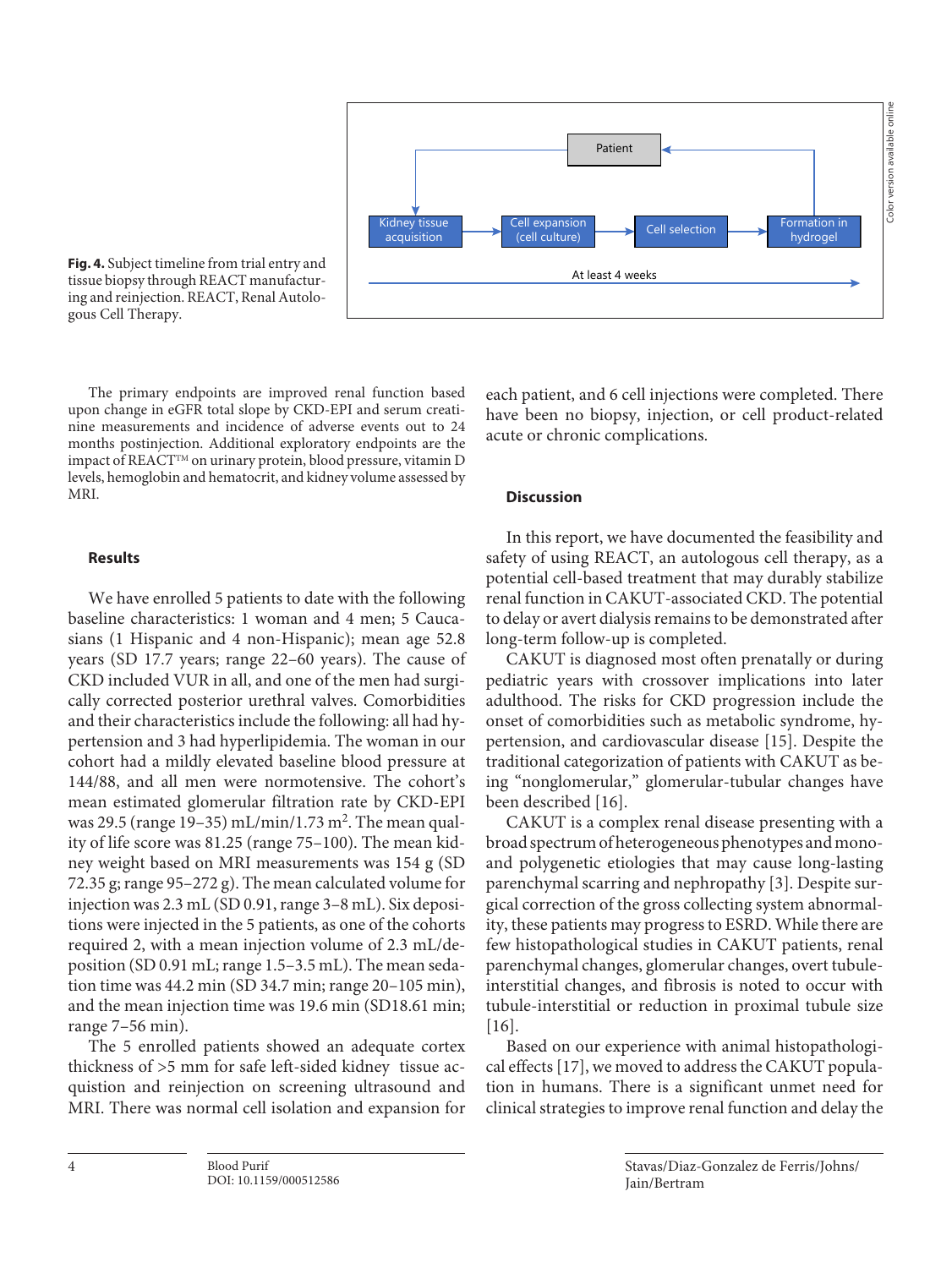need for renal replacement therapy in progressive CKD [\[1](#page-4-0)[5\]](#page-5-2).

This current trial uses a percutaneous, image-guided techniques with conscious sedation. The phase I trial of high-risk CKD diabetics who were injected with RE-ACT used a laparoscopically assisted surgical approach and general anesthesia [[1](#page-4-0)[8\]](#page-5-5). Furthermore, the cellbased therapeutic could be administered (mean eGFR <30 mL/min) safely in a small cohort [\[1](#page-4-0)[7](#page-5-4)]. Ongoing phase II clinical trials are exploring additional safety and efficacy (NCT02836574 and NCT03270956) in stage 3-4 diabetic CKD and provide a platform for autologous cell therapy adaptation in additional CKD etiologies.

CAKUT patients are good candidates for autologous kidney cell therapy to stabilize CKD progression or improve it. Following the REACT injection, there is chemotaxis-regulated migration of cells with integration into the glomerular-tubular unit and rebuilding of cellular elements that restore renal function [[1](#page-4-0)[3\]](#page-5-0), as depicted in Figure 3. Using autologous/homologous cell therapies for CKD has several advantages. In this therapy, the kidney cells that repair and restore nephron structure and function can be effectively expanded in vitro with Good Manufacturing Practices and maintained for future use, with liquid nitrogen preservation. Regardless of the CKD etiology, the kidney late-stage pathology leads to chronic inflammation and fibrosis with damage to glomeruli and tubules.

Potential complications such as radiation exposure during cell injections are rare due to current dose-reduction strategies with focused imaging of the kidneys and awareness of ALARA (As Low As Reasonably Achievable) algorithms. Other complications such as bleeding are avoided by our strict inclusion criteria for anticoagulation assessment that avoids patients at risk for bleeding and use of atraumatic needles in areas of minimal vascular risk in the kidney. No transfusions have been required postprocedure. Sedation in all patients was well tolerated.

REACT is "accepted as self" by the patient, with no identified immunologic and cell transformation consequences. REACT's active biological ingredient is known to survive in analogous environments from the donor kidney, with a half-life of 6 months. Cell administration methods into the kidney are easily standardized and reproducible with precision placement into the renal cortex using image-guided techniques and small caliber needles to maximize cell depostion in a favorable environment. Procedural injection risks are low and performed in outpatient settings with conscious sedation.

REACT is demonstrating good feasibility and patient safety at baseline and preliminary analysis. Autologous cell therapy is a novel treatment and has the potential to stabilize renal function in CAKUT-associated CKD and delay or avert dialysis. Patient enrollment is underway.

# **Acknowledgements**

The authors would like to thank their participants for teaming with them to move this evidence forward and advance this field.

## **Statement of Ethics**

This trial has been censored by Institutional Review Board approval and participant informed consent.

## **Conflict of Interest Statement**

Diaz-Gonzalez de Ferris: grants and research support Renal Research Institute, ProKidney. Joseph Stavas, Tim Bertram, Ashley Johns, and Deepak Jain are employees of ProKidney.

# **Funding Sources**

This research trial is privately funded solely by the sponsor ProKidney. Joseph Stavas, Tim Bertram, Ashley Johns, and Deepak Jain are employed by the sponsor ProKidney Maria Diaz-Gonzalez de Ferris is a consultant of the sponsor ProKidney.

# **Author Contributions**

Drs. Stavas, Jain, Diaz-Gonzalez de Ferris, and Bertram and Ms. Johns have made substantial contributions to the conception of the manuscript and drafting and revision of content, agreed to be accountable for accuracy and result interpretation, and approved the final version for publication.

**References**

- <span id="page-4-0"></span>[1](#page-1-0) Ferris ME, Mahan JD. Pediatric chronic kidney disease and the process of health care transition. [Semin Nephrol](https://www.karger.com/Article/FullText/512586?ref=1#ref1). 2009 Jul;29(4): 435–44.
- <span id="page-4-1"></span>[2](#page-1-0) Harambat J, van Stralen KJ, Kim JJ, Tizard EJ. Epidemiology of chronic kidney disease in children. [Pediatr Nephrol](https://www.karger.com/Article/FullText/512586?ref=2#ref2). 2012 Mar;27(3): 363–73.